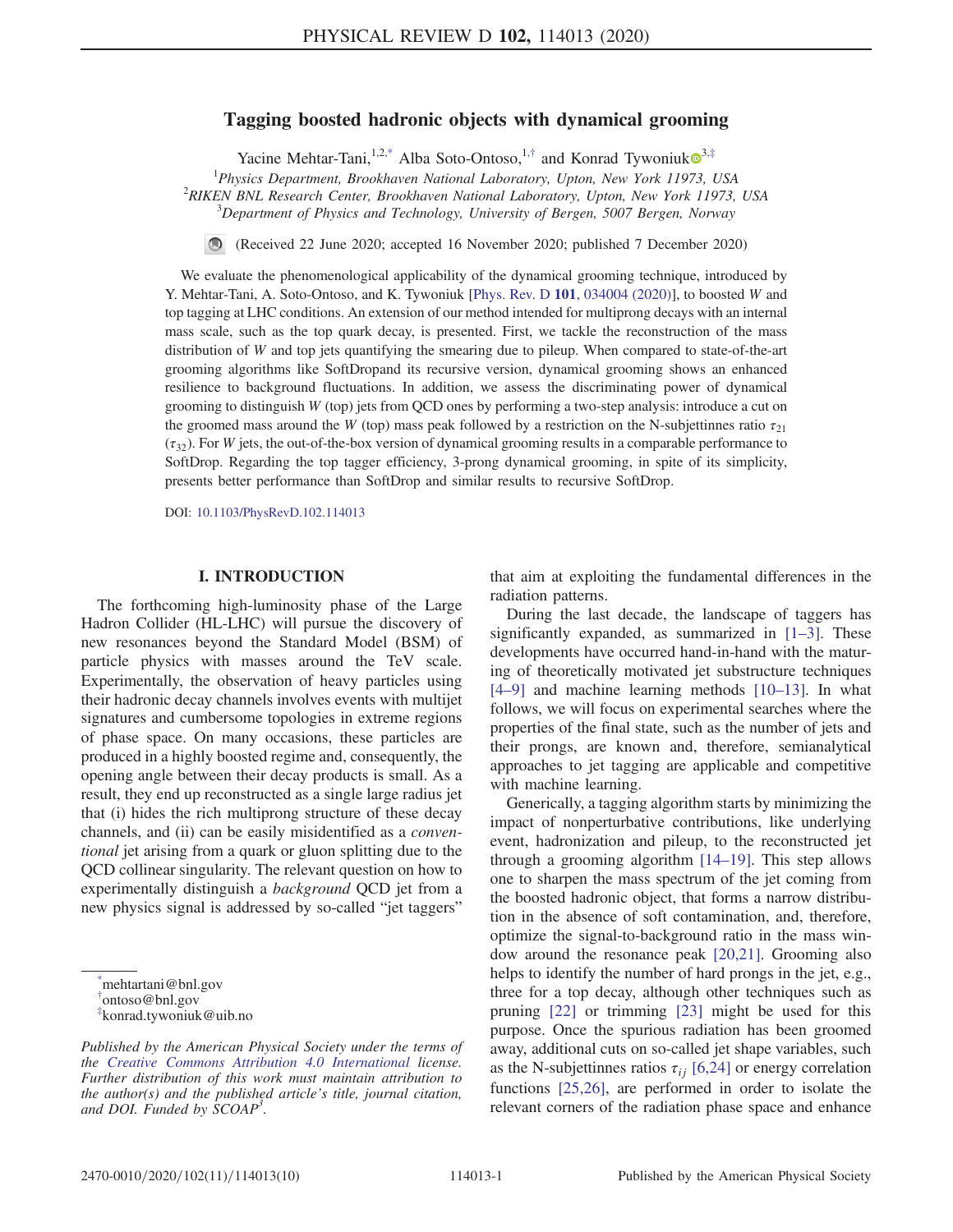the QCD background rejection power. Making use of these techniques, ATLAS and CMS have reported a plethora of experimental results that include analyses of Standard Model particles [\[27,28\]](#page-8-9) and new physic searches [\[29\].](#page-8-10)

As in many other particle physics areas, the debate on whether theoretically sound and easy to implement techniques should be preferred over high-level algorithms that involve machine-learning methods is pertinent and timely in the context of jet tagging. In this paper we opt for the former option and propose an economic, free of ad hoc parameters, yet well performing two- and three-prong tagger where the underlying dynamics can be analytically pinned down. The method consists of two steps:

- (1) We apply dynamical grooming (DyG) either in its original guise [\[14\]](#page-8-3) or with a multiprong extension (three-prong DyG), that will be introduced below. This method selects the hardest splitting in an angular ordered shower, given the definition of hardness, defined through the variable  $\kappa^{(a)}$ [cf. Eq.  $(3)$ ]. We explore three cases to characterize the hardness of a splitting: the momentum sharing fraction  $(zDrop)$ , the relative transverse momentum  $(k<sub>T</sub>Drop)$  and the virtuality or its inverse, formation time (TimeDrop). Once the hardest splitting has been identified, one discards all emissions taking place at larger angles in the reclustering sequence. Only those jets whose dynamically groomed mass is contained in the interval of a given width  $\delta M$  around the resonance peak  $M_X$ , i.e.,  $[M_X - \delta M, M_X + \delta M],$ are accepted.
- (2) Next, we follow previous works in the literature, e.g., [\[17\],](#page-8-11) and, using the dynamically groomed jet, perform a cut on the relevant N-subjettiness ratio, i.e., the one that is clearly different in signal and QCD jets. A jet is tagged as signal if, besides satisfying the mass constraint, its jet shape satisfies  $\tau_{ii} < \tau_{\text{cut}}$ .

Notice that, as mentioned, the second step in the tagging process is rather standard and thus, the main novelty of this work is to use dynamical grooming to simultaneously identify the number of hard prongs and groom away soft and large angle radiation. This idea is strongly motivated by a previous publication [\[14\]](#page-8-3), where we explored the properties of the tagged splitting in QCD jets finding (i) the proposed analytic framework, based on vetoed showers, qualitatively agrees with Monte-Carlo simulations, and (ii) indications of a remarkable resilience of dynamically groomed observables to nonperturbative effects, including both hadronization and underlying event.

This manuscript is organized as follows. In Sec. [II,](#page-1-0) we concisely summarize state-of-the art grooming techniques utilized along this manuscript such as SoftDrop [\[18\]](#page-8-12), its recursive version [\[17\]](#page-8-11), and dynamical grooming [\[14\]](#page-8-3). Then, we study the groomed mass spectrum for W jets including the effect of pileup in current and future high-luminosity conditions at the LHC, in Sec. [III A.](#page-2-1) In order to asses the tagging performance of the proposed method we present the tagging efficiency of W jets against the QCD background rate in Sec. [III B.](#page-4-0) Next, in Sec. [IV](#page-5-0) we analyze jets arising from top decays. To accommodate three-prong topologies in our framework, we introduce three-prong DyG in Sec. [IVA](#page-5-1). The top mass distribution with and without pileup together with a study on boosted top tagging are presented in Secs. [IV B](#page-5-2) and Secc. [IV C,](#page-6-0) respectively. We end with a discussion on our findings in Sec. [V.](#page-7-0)

# II. GROOMING TECHNIQUES

<span id="page-1-0"></span>For the sake of completeness, we briefly revisit the grooming techniques used in this paper in an algorithmic fashion. We refer the reader to the original publications for a more detailed explanation of each of the methods.

# A. SoftDrop

Over the last five years, SoftDrop (SD) [\[18\],](#page-8-12) an extension of the modified Mass-Drop Tagger (mMDT) [\[7\]](#page-8-13), has become a preferred choice for theoretical and experimental analyses of jet substructure, see [\[30,31\]](#page-8-14) for recent results at LHC and RHIC, respectively. This success is rooted in the possibility to systematically compute SoftDrop observables within perturbative QCD [\[20,21,32\]](#page-8-4) together with its relatively simple algorithmic implementation that proceeds as follows:

- (i) Recluster the jet candidate,  $j$ , with the Cambridge/ Aachen (C/A) algorithm [\[33\].](#page-9-0)
- (ii) Undo the last clustering step and compute the momentum sharing fraction,  $z$  among the subjets  $(j_1, j_2)$

$$
z = \frac{\min(p_{T,1}, p_{T,2})}{p_{T,1} + p_{T,2}}\tag{1}
$$

and their opening angle  $\theta$ .

<span id="page-1-1"></span>(iii) If the SoftDrop condition is satisfied i.e.,

$$
z > z_{\rm cut} \theta^{\beta} \tag{2}
$$

the algorithm ends and  $j$  is returned as the Soft-Drop jet.

(iv) If not, remove the softest subjet and repeat the declustering process on the hardest branch.

In Eq. [\(2\)](#page-1-1),  $(z<sub>cut</sub>, \beta)$  are free parameters that, in principle, entail a certain degree of flexibility to select splittings from different kinematic regions (where  $\beta = 0$  is equivalent to mMDT). However, this is a manifest disadvantage when applying the method to experimental data as there is no optimal pair of values a priori. In reality, they have to be determined on an observable-by-observable basis and might depend on the properties of the jet such as its  $p<sub>T</sub>$ , radius or mass, as well as the background. This fact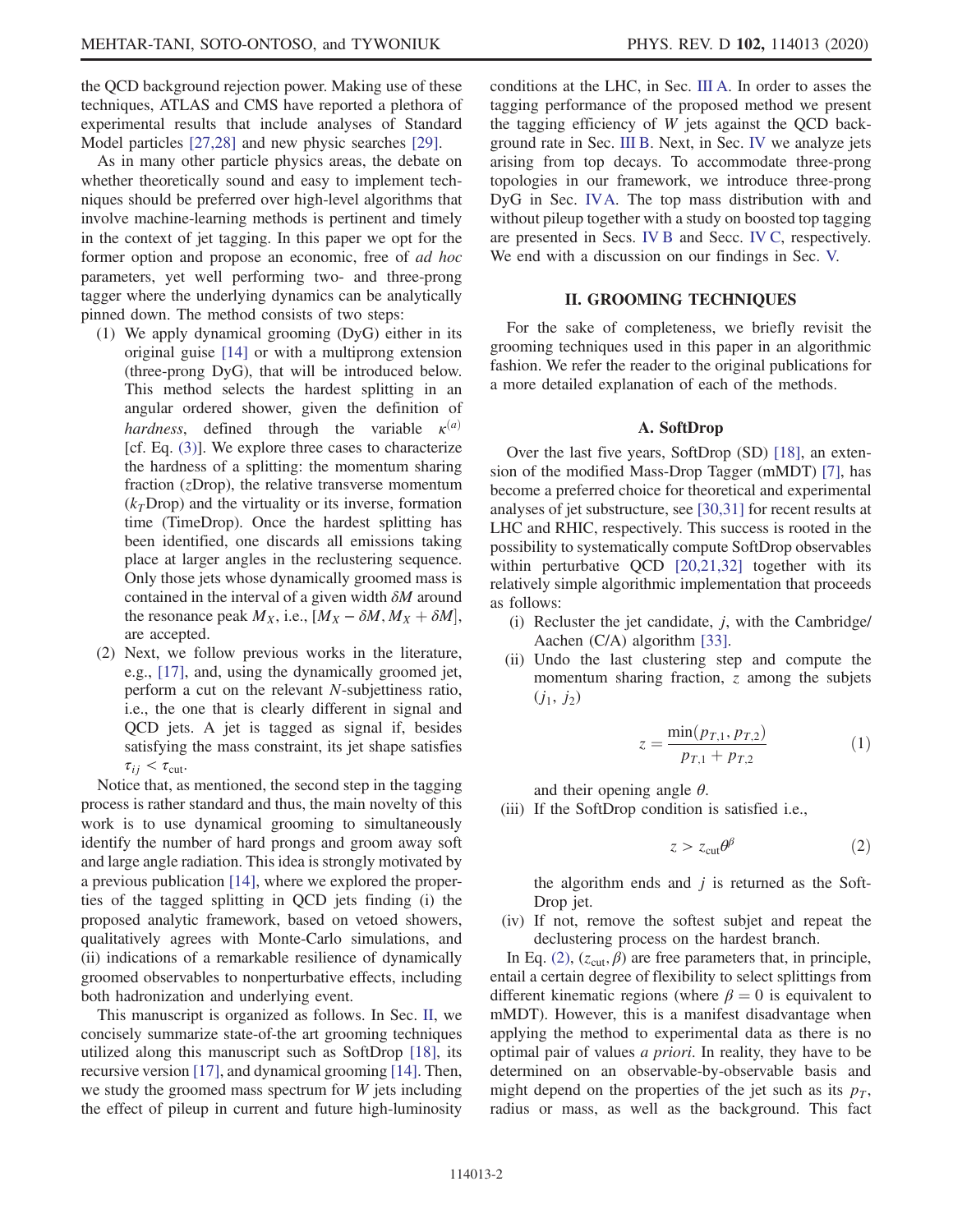naturally introduces a Monte Carlo dependence on experimental analyses that contributes to the systematic error of the measurement.

# B. Recursive SoftDrop

Recently, an extension of the SoftDrop algorithm has been proposed [\[17\]](#page-8-11), called recursive SoftDrop (RSD). The idea is to search along the full clustering tree for the N splittings that satisfy the SoftDrop condition, see Eq. [\(2\)](#page-1-1), such that the groomed jet is a collection of  $N + 1$  prongs  $(RSD<sub>N</sub>)$ . A more aggressive grooming can be achieved by recursing along the complete clustering sequence  $(RSD<sub>∞</sub>)$ . The main performance improvement with respect to traditional SoftDrop occur in scenarios with large pileup conditions (although it still needs to be complemented with a background subtraction method) or multiprong boosted objects, or both. This method generalizes iterative SoftDrop [\[34\]](#page-9-1), where only the nodes that satisfy the SoftDrop condition along the primary Lund plane are taken into account. Although iterative SoftDrop could be used as a grooming method, the associated class of counting observables related to the selected nodes, such as their multiplicity  $n_{SD}$ , have attracted more attention, especially in the heavy-ion context, both experimentally [\[35\]](#page-9-2) and theoretically [\[36,37\]](#page-9-3).

Rather than performing an optimization procedure, we stick to the recommendations by the authors in [\[17\]](#page-8-11) for both SD and RSD and set  $(z_{\text{cut}} = 0.05, \beta = 1)$  in Eq. [\(2\)](#page-1-1). Further, as we only explore either two-prong (W) or three-prong (top) decays we restrict ourselves to SD,  $RSD<sub>2</sub>$  and  $RSD<sub>∞</sub>$ .

### C. Dynamical grooming

<span id="page-2-0"></span>Aiming at reducing the number of ad hoc parameters in current grooming algorithms and taking into account the jet-by-jet fluctuating nature of jet substructure, an algorithm with dynamically generated grooming conditions has been recently proposed [\[14\].](#page-8-3) A key ingredient in this method is to assign to each splitting,  $i$ , a *hardness* measure,  $\kappa_i^{(a)}$ , given by

$$
\kappa_i^{(a)} = \frac{1}{p_T} \left[ z_i (1 - z_i) p_{T,i} \left( \frac{\theta_i}{R} \right)^a \right] \tag{3}
$$

where *a* is a continuous free parameter that satisfies  $a > 0$ to guarantee infra-red and collinear safety [\[14\]](#page-8-3). In order to dynamically groom  $(DyG)$  a jet, *j*, the next steps have to be followed:

- (i) Recluster  $j$  with C/A.
- (ii) Find the hardest branch in the primary Lund plane [\[38,39\].](#page-9-4) That is, the splitting whose hardness value satisfies

$$
\kappa_{\max}^{(a)} = \max_{i \in \text{LP}} \kappa_i,\tag{4}
$$

where  $\kappa_i$  is given by Eq. [\(3\).](#page-2-0)

(iii) Drop all branches at larger angles, that is, prior in the C/A sequence.

As already introduced, the values of a explored in this paper are  $a = 0.1$  (zDrop),  $a = 1$  ( $k<sub>T</sub>$ Drop) and  $a = 2$ (TimeDrop). The procedure just outlined can be thought of as removing soft radiation sensitive to the total color charge of the jet. A connection between the DyG parameter  $a$  and  $(z<sub>cut</sub>, \beta)$  in SoftDrop can be established. Notice that the lower the value of a, the more aggressive the grooming becomes, just like reducing  $\beta$  in the SD condition. Further, DyG dynamically generates a value of  $z<sub>cut</sub>$  that scales as  $z_{\text{cut}} \sim e^{-\sqrt{a/\alpha_s}}$  at leading-log accuracy [\[14\].](#page-8-3)

### III. W JETS

Having exposed the basic methodology used in this work, let us now turn to the first application, namely to reconstruct the W boson mass and width parameters in the boosted regime, i.e., from two-pronged jets.

To numerically generate our data samples we choose PYTHIA 8.235 tune 14 [\[40\]](#page-9-5) to simulate  $25k p + p$  collisions at 13 TeV. All particles in each event are clustered into anti- $k_T$ jets [\[41\]](#page-9-6) with  $R = 0.8$  and reclustered with Cambridge/ Aachen using FastJet 3.1 [\[42\].](#page-9-7) The analysis is performed on jets with  $p_T > 450$  GeV and  $|\eta| < 3$ . To simulate pileup, we embed the hard process into  $n_{\text{PU}}$  minimum bias events. Then, the analysis is performed on reconstructed jets of the full event geometrically matched to jets with signal particles only in order to avoid the well-known influence of pileup on jet finding algorithms. Throughout this work, detector effects are not included.

#### A. W mass distribution

<span id="page-2-1"></span>In this case, we generate  $p + p \rightarrow WW$  events with the electroweak boson decaying hadronically  $W \rightarrow q\bar{q}$ . The jet mass distribution of these events is shown in Fig. [1.](#page-3-0) We notice that TimeDrop and  $k<sub>T</sub>$ Drop result into rather similar distributions, meaning that these values of  $a$  in Eq. [\(3\)](#page-2-0) often result into tagging the same splitting. This idea is confirmed by the primary Lund planes displayed in Fig. [2](#page-3-1) where the characteristic shape of the most densely populated area is a result of the intrinsic scale in this scenario, i.e., the W mass. We observe that most of the splittings selected by TimeDrop coincide with those of  $k<sub>T</sub>$ Drop. Although not shown in Fig. [2,](#page-3-1) these splittings are also captured by SoftDrop. This is expected as long as the W decay into the  $q\bar{q}$  is sufficiently hard and not too collinear. In contrast, the resulting Lund plane from zDrop reveals a significant sensitivity to small angle radiation.

Besides the underlying event and hadronization, responsible for the mass distribution smearing on Fig. [1](#page-3-0), another contribution to the distortion of the W mass spectrum at the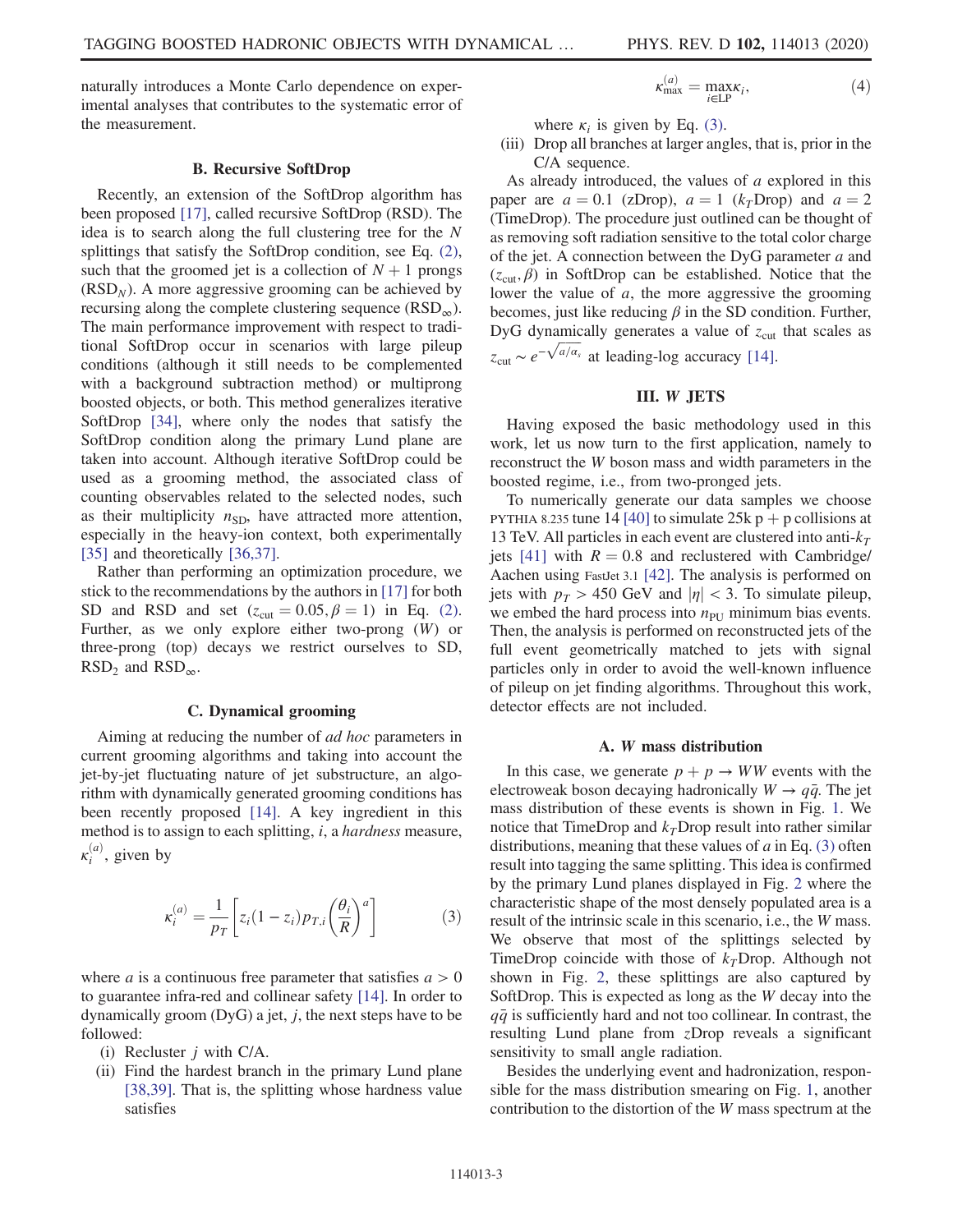<span id="page-3-0"></span>

FIG. 1. The dynamically groomed mass distribution of W jets for zDrop (dashed, gray),  $k<sub>T</sub>$ Drop (solid, red) and TimeDrop (dotted, blue). For completeness, the vertical black line indicates the W boson mass and the ungroomed (plain) distribution is given by the dashed, black line. The curves are normalized by the total number of jets that satisfy  $p_T > 450$  GeV and  $|\eta| < 3$ .

LHC is pileup. To mimic this contamination, we embed W events into a number  $n_{\text{PI}}$  of minimum bias events, dominated by soft QCD processes. For current LHC conditions  $n_{\text{PU}}$  is set to 60 while the high-luminosity phase is modeled with  $n_{\text{PU}} = 200$ , as estimated in [\[43\].](#page-9-8) In the presence of pileup, we have checked that grooming is not enough to remove the spurious radiation and a dedicated background subtraction technique has to be included in the analysis. We use constituent subtraction (CS) [\[44\]](#page-9-9) with  $\alpha = 1$ . For simplicity, the area median [\[45\]](#page-9-10) is used as the input  $p_T$ -background estimator although the overall performance could be improved by using more precise background estimators such as [\[46,47\]](#page-9-11). Once CS has been applied on the clustered jets, they are groomed.

To quantify the performance of different grooming methods in describing the mass spectrum, we follow the strategy proposed in [\[17\]](#page-8-11). That is, we find the smallest interval  $[m_{j,\text{min}}, m_{j,\text{max}}]$  that contains 40% of the total number of events. Then, the position of the mass peak  $M_X$  is defined as the median of this interval while the mass resolution is given by  $\Gamma_X = m_{j,\text{max}} - m_{j,\text{min}}$ .

The values of the mass peak position  $M_W$  and the width of the distribution  $\Gamma_W$  are shown in Fig. [3](#page-4-1) for no pileup, current LHC and HL-LHC. In the absence of pileup, we observe that TimeDrop and  $k<sub>T</sub>$ Drop deliver similar results to SD without the need to tune any parameter, a crucial aspect regarding the applicability of the method to raw experimental data. In all three cases, the mass peak is accurately described with a resolution of less than 5 GeV, that is,  $\Gamma_W \sim 6\% M_W$ . In the case of zDrop, the aforementioned sensitivity to small angle radiation (see Fig. [2\)](#page-3-1) causes the mass peak shift towards larger values. While recursively applying SoftDrop through the C/A tree further improves the mass resolution, the peak shifts towards smaller values indicating that too much radiation was groomed away for this choice of  $(z<sub>cut</sub>, \beta)$ .

Turning to the pileup contaminated scenarios, we have first checked that grooming is necessary in this environment as the plain  $M_W$ , even after applying the background subtraction technique, are 10–20 GeV off the resonance value. As expected, we observe that all methods result in a broader mass distribution with respect to the no pileup case, but also in an underestimation of the W mass. For  $n_{\text{PU}} = 60$ ,  $k_{\text{T}}$ Drop and TimeDrop performance is in the ballpark of the SoftDrop family indicating their robustness against this type of contamination. In the extreme regime of HL-LHC, there is a larger spread among the results of different grooming strategies. In particular, the different performance of  $RSD_{\infty}$  with respect to its nonrecursive counterpart results in a 5 GeV smaller  $\Gamma_W$ , but at the cost of having a ∼4 GeV shift on  $M_W$ . Nevertheless, the smallest mass resolution is achieved by  $k<sub>T</sub>$ Drop together with the closest  $M_W$  to the truth value, although still 1.5 GeV off. It is worth noting that while DyG and SD present similar performance for  $n_{\text{PU}} = 60$ , in the larger pileup case  $n_{\text{PU}} = 200$ , the mass width  $\Gamma_W$  for  $k_T$ Drop (for instance) is 20% to 30% smaller than that resulting from  $RSD<sub>2</sub>$  and

<span id="page-3-1"></span>

FIG. 2. Primary Lund planes for the tagged emissions of the dynamical grooming family in W events.  $\Delta R$  is the angular separation of the splitting and  $k<sub>T</sub>$  its relative transverse momentum. The color coding indicates the density of points being yellow the highest density and blue the lowest.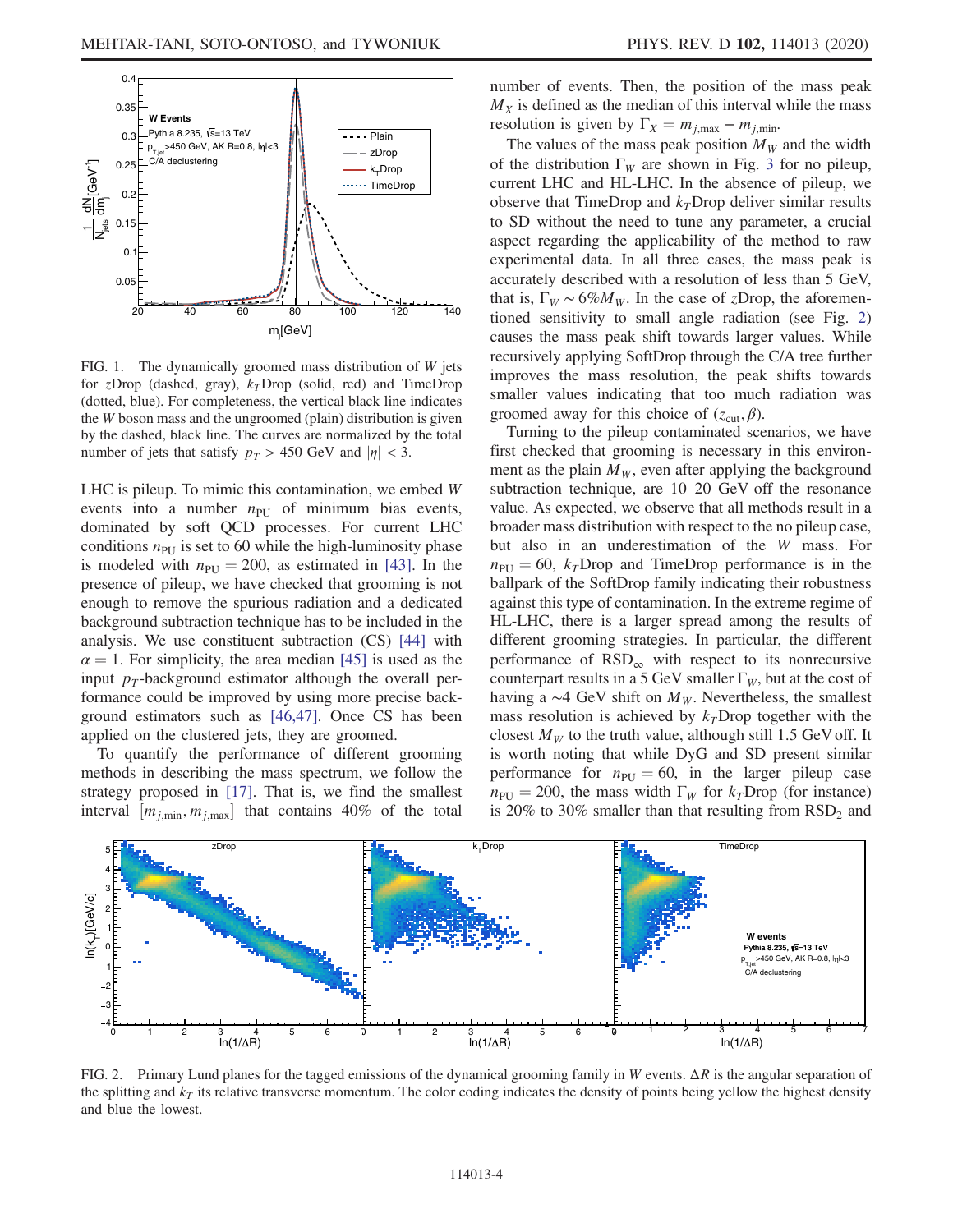<span id="page-4-1"></span>

FIG. 3. Impact of pileup on the values of the W mass width (left) and its peak position with respect to the W boson mass  $M_{W,\text{truth}}$  (right) for different grooming methods at current LHC conditions ( $n_{\text{PU}} = 60$ ) and future HL-LHC ( $n_{\text{PU}} = 200$ ).

SD, respectively, as can be observed in Fig. [3.](#page-4-1) At the same time, the mass peak remains within 2 GeV of the resonance value, in sharp contrast with  $RSD<sub>2</sub>$  and  $RSD<sub>∞</sub>$ . These two facts suggest a better performance of jet-by-jet dynamical grooming compared to SD with increasing pileup.

# B. Boosted W tagging

<span id="page-4-0"></span>In the previous section, we have studied how grooming helps to sharpen the W mass spectrum. We now turn to addressing the problem of distinguishing a jet arising from the electroweak decay of a W boson from the fragmentation of a quark/gluon in the absence of pileup.

A selection based on the (un)groomed mass is insufficient as QCD jets are copious at the LHC and their mass distribution substantially overlaps with the one of W jets around the resonance peak. To enhance the discriminating power, it has been proposed to add a second step on the tagging process that consists of restricting the radiation pattern by doing cuts on jet shapes. For simplicity, we are going to focus on the use of N-subjettiness. As a reminder, the definition is [\[6,24\]](#page-8-7)

$$
\tau_N^{\beta} = \sum_{i \in \text{jet}} z_i \min(\theta_{i,a_1}^{\beta}, \dots, \theta_{i,a_N}^{\beta})
$$
(5)

where we choose  $a_i$  to be generalized  $k_T$  axes and  $\beta$  is set to 2. The basic idea is that for a jet with  $N$  prongs, one expects  $\tau_1, \ldots, \tau_N$  to be large and  $\tau_{>N}$  to be small. Therefore, in our context, where we want to distinguish W from QCD jets, the optimal choice is the ratio

$$
\tau_{21} = \frac{\tau_2}{\tau_1} \tag{6}
$$

that would be larger for OCD jets than for  $W$ 's. Then, as introduced in Sec. [I](#page-0-4), a jet would be tagged as sourced by a W decay if, after grooming,  $\tau_{21} < \tau_{\text{cut}}$  and  $|m_{\text{jet}} - M_W| < \delta M$ .

<span id="page-4-2"></span>In order to evaluate the performance of a given strategy we compute  $\varepsilon_B^{\text{QCD}}$ , as

$$
\varepsilon_B^{\text{QCD}}([m_{\text{min}}, m_{\text{max}}]; \tau_{\text{cut}}) = \frac{\int_{m_{\text{min}}}^{m_{\text{max}}} dm \frac{1}{\sigma} \frac{d\sigma}{dm} \Big|_{\tau_{21} < \tau_{\text{cut}}}{\tau_{21}^{(\text{CCD})}}}{\int_{0}^{\infty} dm \frac{1}{\sigma} \frac{d\sigma}{dm} \Big|_{\text{QCD}}}.
$$
 (7)

That is, one counts the number of jets in the QCD sample whose (un)groomed mass is in the range  $[m_{\min}, m_{\max}]$  and satisfies  $\tau_{21} < \tau_{\text{cut}}$ . Then, we normalize by the total number of jets. Repeating the same process for the W sample, we obtain the tagging efficiency for a given value of  $\tau_{\text{cut}}$ . By varying the value of  $\tau_{\text{cut}}$  in Eq. [\(7\),](#page-4-2) a receiver operator curve (ROC) might be generated. In this representation, the larger the W efficiency is while keeping the QCD mistag rate small, the better performance a tagger has.

<span id="page-4-3"></span>

FIG. 4. QCD mistag rate as a function of the W tagging efficiency without grooming (solid, black) and with different grooming techniques: SoftDrop (dotted-dashed, purple), zDrop (dashed, gray),  $k<sub>T</sub>$ Drop (solid, red) and TimeDrop (dotted, blue).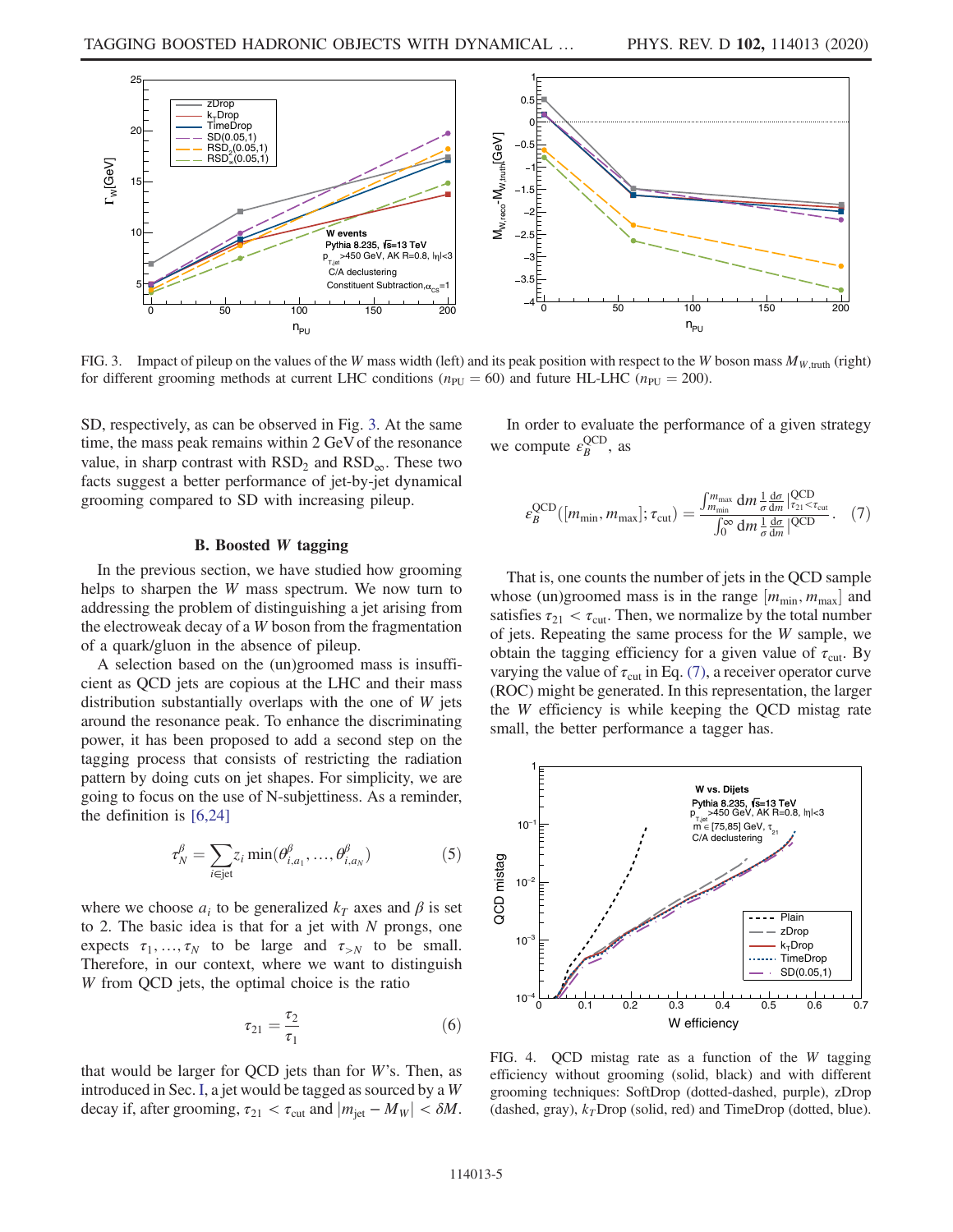Such ROC curves are visualized in Fig. [4](#page-4-3), where the QCD mistag rate is plotted as a function of the W efficiency. Notice that we impose a rather tight interval on the (un)groomed mass. We confirm the results of the previous section and observe that  $k<sub>T</sub>$ Drop and TimeDrop result in a similar W tagging performance as SoftDrop for W tagging efficiencies above 40%. Although not shown in Fig. [4](#page-4-3), we find similar tagging results for  $RSD_2$  and  $RSD_{\infty}$ . Overall, both (R)SD and DyG result in a neat improvement with respect to the plain case. Given all the results displayed in this section, we confirm both  $k<sub>T</sub>$ Drop and TimeDrop as reliable techniques for two-pronged boosted object identification on experimental data recorded at the LHC.

# IV. TOP JETS

<span id="page-5-0"></span>Most new physics scenarios include heavy particles that couple and decay to top quarks. Thus, an efficient method to identify jets arising from top quarks is crucial for the physics prospects of the HL-LHC. The top quark predominantly decays into a  $b$  quark and a  $W$  boson that subsequently decays into a pair of light quarks. Besides the problem of b-tagging, these three jets are almost indistinguishable in a highly boosted scenario and end up forming part of a single large- $R$  jet. This complicated topology poses a challenge for the dynamical grooming technique and calls for an extension of the method to handle three-prong decays, as described below.

#### A. Three-prong DyG

<span id="page-5-1"></span>A crucial aspect in the line of reasoning of DyG is the assumption of angular ordering in the shower which to leading logarithmic accuracy insures that the hardness variable decreases along the shower. While this is certainly the case in QCD jets, there are other scenarios such as top quark decay, where angular ordering is not a particularly useful guiding principle for the hard event formation. To circumvent this problem and capture the three-prong topology of the top decay, we propose the following modification of the original procedure described in Sec. [II:](#page-1-0)

- (i) Recluster  $j$  with C/A.
- (ii) First, find the hardest  $j_1$ , with associated splitting angle  $\theta_{\text{leading}}$ .
- (iii) Next, identify the next-to-hardest  $j_2$  splitting, with associated splitting angle  $\theta_{\text{sub-leading}}$  located either
	- (a) on the primary Lund plane of  $j_1$  (in this case the next-to-hardest can also occur before the hardest splitting, i.e.,  $\theta_{\text{sub-leading}} > \theta_{\text{leading}}$ , or
	- (b) on the secondary Lund plane associated to the softest daughter particle.
- (iv) Denoting  $\theta_1 \equiv \max(\theta_{\text{leading}}, \theta_{\text{sub-leading}})$  and  $\theta_2 \equiv \min(\theta_{\text{leading}}, \theta_{\text{sub-leading}})$ , drop all *i* branches with
	- (a)  $\theta_i > \theta_1$  along the primary branch.

<span id="page-5-3"></span>

FIG. 5. Three-prong dynamical grooming applied to an angular ordered tree. The blue-dashed lines represent the groomed branches and the angles  $\theta_1$ ,  $\theta_2$  are defined in the text.

(b)  $\theta_1 > \theta_i > \theta_2$  along the branch where  $j_2$ belongs.

A sketch of this algorithm, dubbed three-prong DyG, is shown in Fig. [5](#page-5-3). Determining the next-to-hardest splitting constitutes the minimal extension of the method to capture the third prong. Notice that the key input is the number of prongs and thus this idea could be generalized for an arbitrary number of hard prongs in the final state jet, nprong DyG. In particular, four-prong DyG would be relevant, for example, in Higgs searches, another key sector for SM measurements and new physics [\[19\]](#page-8-15). This possibility will be considered in future works.

### B. Top mass distribution

<span id="page-5-2"></span>To study the performance of the three-prong version of dynamical grooming, we select the process  $p + p \rightarrow t\bar{t}$ . The jet mass spectrum in the top sample is shown in Fig. [6](#page-5-4). The three-prong  $k<sub>T</sub>$ Drop and TimeDrop curves are almost indistinguishable and give a reasonable description of the spectrum. In turn, three-prong zDrop results in a large tail towards jets with a lower mass thus increasing. Notice that

<span id="page-5-4"></span>

FIG. 6. The dynamically groomed mass distribution of top jets for three-prong zDrop (dashed, gray),  $k<sub>T</sub>$ Drop (solid, red) and TimeDrop (dotted, blue). For completeness, the vertical black line indicates the top quark mass and the plain distribution is given by the dashed, black line.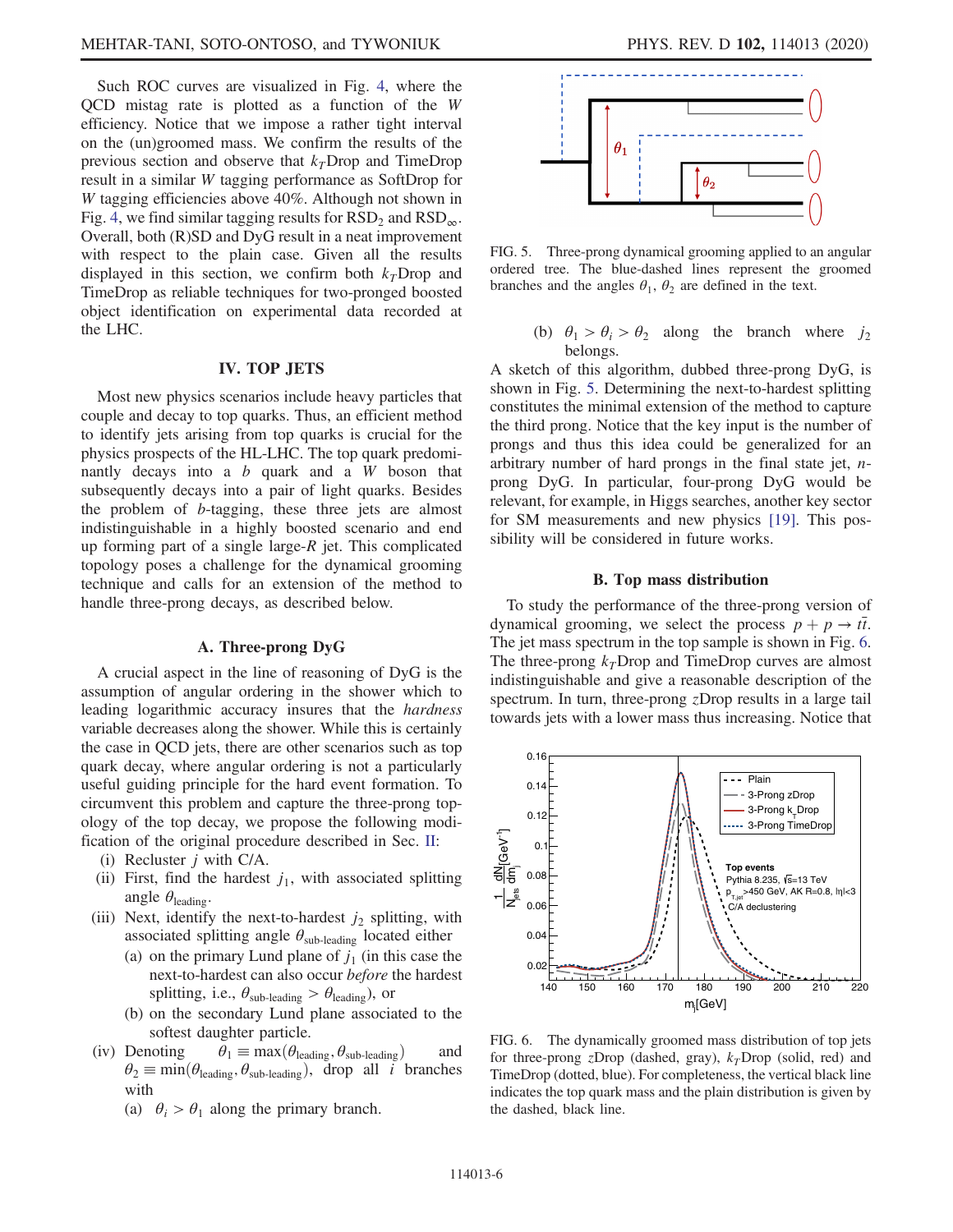<span id="page-6-1"></span>

FIG. 7. Impact of pileup on the values of the top mass width (left) and its peak position with respect to the top quark mass  $M_{\text{top,truth}}$ (right) for different grooming methods at current LHC conditions ( $n_{\text{PU}} = 60$ ) and future HL-LHC ( $n_{\text{PU}} = 200$ ).

this is not visible in Fig. [6](#page-5-4) where we have decided to show the mass interval on the region of interest i.e., around the top quark mass. This fact together with the results for W jets described in the previous section lead us to discard its use for non-QCD jets and refrain from showing its results in the rest of the manuscript.

To quantify the previous statements and gauge the role of pileup, we repeat the analysis described in Sec. [III A](#page-2-1) and compute the peak position and the width of the top mass distribution. The results can be found on Fig. [7.](#page-6-1) In the  $n_{\text{PU}} = 0$  case, a smaller shift between the top quark mass and the top jet mass is observed for three-prong  $k<sub>T</sub>$ Drop and TimeDrop when compared to conventional SoftDrop. That is, for a similar value of the  $\Gamma_{\text{top}}$ , the mass peak for threeprong  $k<sub>T</sub>$ Drop and TimeDrop is 1 GeV closer to the resonance value than SD. We find particularly interesting to note that this would not have been the case with the default version of dynamical grooming. Hence, this result constitutes a solid support for the multiprong strategy. Although with a different physics picture in mind, the addition of a second SoftDrop layer,  $RSD<sub>2</sub>$ , also represents a neat improvement as we can clearly observe, in agreement with [\[17\].](#page-8-11) However, when extending the number of layers to the fully recursive mode the resolution improvement comes at the cost of underestimating the mass peak. This trade-off could be potentially alleviated by a systematic study of the parameters ( $z<sub>cut</sub>, \beta$ ) in the SD condition, then introducing a Monte Carlo dependence on experimental analyses. We would like to emphasize that this tuning exercise is completely needless in the dynamical grooming framework.

Regarding the impact of pileup contamination on the mass distribution of top events, we find that similarly to the previous section, Run II pileup conditions ( $n_{\text{PU}} = 60$ ) are correctly handled by the two-step strategy of applying a particle-level background mitigation technique together with a grooming method such as three-pong  $k<sub>T</sub>$ Drop, TimeDrop or  $RSD<sub>2</sub>$ , whose results differ by less than 1 GeV, in this particular case. Turning to the upcoming high-luminosity phase, it is worth emphasizing that the same three methods are successful in reproducing the mass peak position, although the distribution width is roughly doubled with respect to the ideal no pileup scenario. In particular, three-prong  $k<sub>T</sub>$ Drop, TimeDrop values correspond to a slight improvement with respect to the  $RSD<sub>2</sub>$ case, suggesting an interesting resilience of the DyG family to pileup. Regarding  $RSD_{\infty}$ , we find a systematic underestimation of  $M_{top}$  that, from our point of view, does not offset the resolution improvement. We also observe a different trend on the evolution of  $M_{\text{top}}$  with increasing pileup in the top case with respect to the  $W$  (see Fig. [3\)](#page-4-1): while the *W* mass peak decreases with increasing pileup,  $M_{\text{top}}$  diminishes from  $n_{\text{PU}} = 0$  to  $n_{\text{PU}} = 60$  and then raises from  $n_{\text{PU}} = 60$  to  $n_{\text{PU}} = 200$ . This is true for both SD and DyG, thus suggesting that it is as an effect caused by the background subtraction method rather than by the grooming technique. A promising tool to investigate this issue and further reduce the mass resolution on the pileup mitigation side could be the recently proposed event-wide version of constituent subtraction [\[48\]](#page-9-12).

#### C. Boosted top tagging

<span id="page-6-0"></span>Finally, we study the tagging performance on the top sample. The main difference with respect to the analysis done in Sec. [III B](#page-4-0) is that, following the line of reason of the N-subjettinnes discriminator, we choose  $\tau_{32}$  as the jet shape variable in Eq. [\(7\)](#page-4-2).

On the left panel of Fig. [8](#page-7-1), the three-prong dynamical grooming family is compared to SoftDrop. We find that  $k<sub>T</sub>$ Drop gives the best signal-to-background ratio closely followed by TimeDrop, as suggested by Fig. [6](#page-5-4). This result indicates the ability of the three-prong DyG strategy to remove soft and wide angle radiation along the three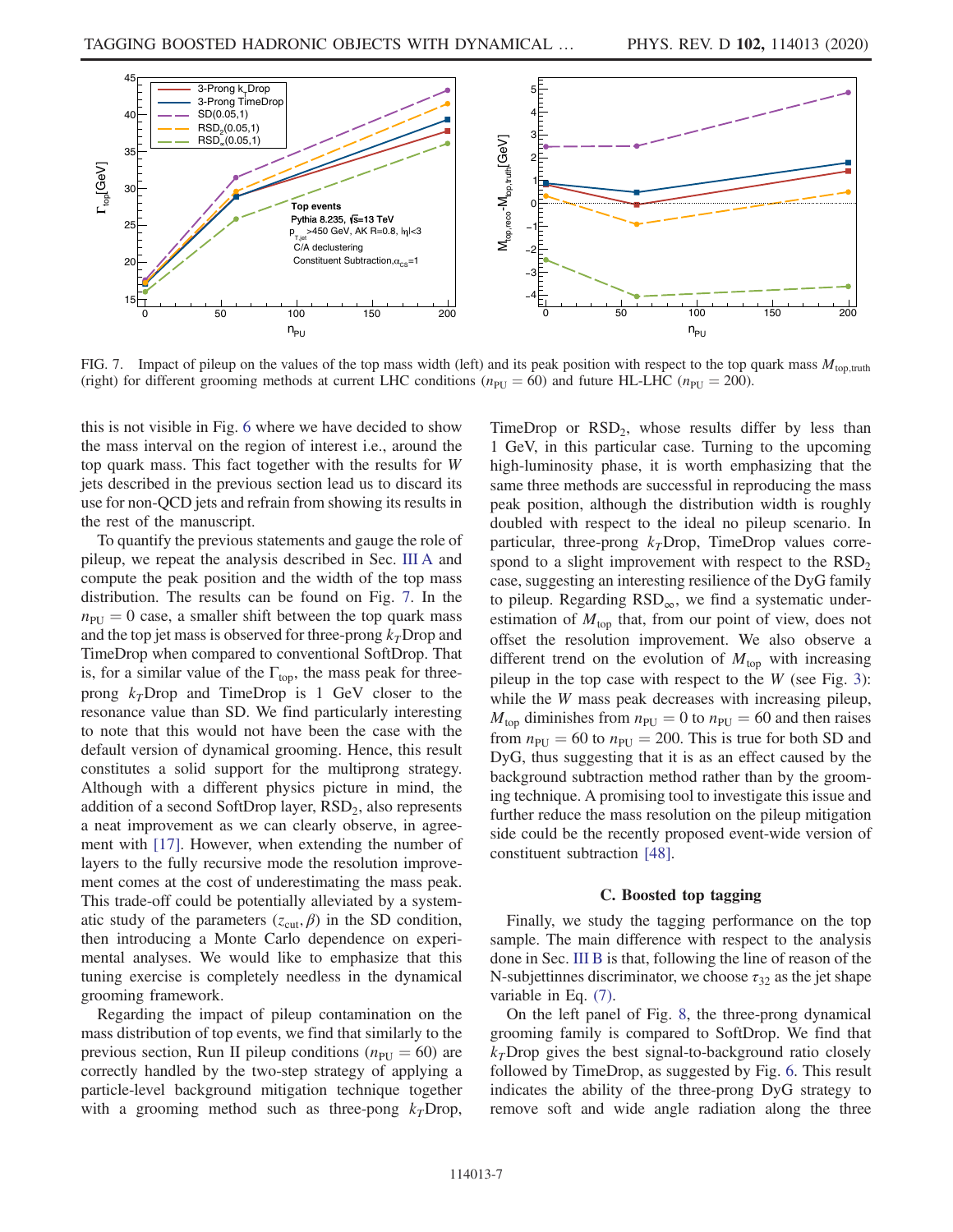<span id="page-7-1"></span>

FIG. 8. Background mistag rate as a function of the signal efficiency (ROC curves) for the three-prong version of dynamical grooming, SoftDrop and recursive SoftDrop (described in Sec. [II\)](#page-1-0).

prongs. Next, we compare the best performant of threeprong DyG,  $k<sub>T</sub>$ Drop, not only with SoftDrop but also with its recursive counterparts  $\text{RSD}_2$  and  $\text{RSD}_{\infty}$ . In this case, we observe a clear ordering in the results where  $RSD_{\infty}$  clearly is the most efficient SD setting for this purpose, in quantitative agreement with the results obtained by [\[17\]](#page-8-11). Remarkably,  $k<sub>T</sub>$ Drop, without the need of a fine-tuning procedure, results in the same top tagging performance as the RSD family within the explored  $(z<sub>cut</sub>, \beta)$  values. The benefit of using a dynamical groomer to enhance the top tagging efficiency constitutes the main result of this paper and endorses three-prong  $k<sub>T</sub>$ Drop as a theoretically well grounded, yet easy to implement top tagger.

### V. DISCUSSION AND OUTLOOK

<span id="page-7-0"></span>This paper follows up on a previous publication [\[14\]](#page-8-3) where a novel dynamical grooming technique was proposed and applied to quark and gluon jets. In short, we select the hardest splitting on the primary Lund Plane of the C/A sequence and groom away all branches at larger angles. The one and only degree of freedom is the variable chosen to characterize the hardness:  $z$ ,  $k_T$  or  $t_f^{-1}$ . In our first work, the aim was two-fold. First, to establish the analytical framework that allows one to make predictions within perturbative QCD for this new class of substructure observables associated to the grooming technique. Then, to show that these observables, besides being analytically tractable, are also resilient to nonperturbative dynamics such as hadronization or underlying event, as was demonstrated through PYTHIA simulations.

In this work we take a more phenomenological approach and explore the capability of dynamical grooming to distinguish W and top jets from QCD ones at LHC energies: a ubiquitous task at modern colliders. We compare the DyG results to the most popular grooming algorithm, namely SoftDrop. In addition, we consider the recently proposed recursive extension of SoftDrop that exhibited a better performance in boosted W/top tagging. Notice that the goal of this paper is not to asses (R)SD performance in an exhaustive way as a tuning of the parameters in the SD condition might lead to an improvement on the results shown in this paper, but rather use it as a reference point to baseline the performance of dynamical grooming.

The main results of this manuscript together with some lines for future work are described in what follows.

- (i) While two-prong topologies can be handled by the out-of-the-box version of dynamical grooming, the characteristic three-prong decay of the top quark has lead us to introduce an extension dubbed threeprong DyG. In this case, not only the hardest but also the next-to-hardest splitting is considered. After finding which of the two happens at larger angles, all branches prior to it in the declustering sequence are groomed away plus the radiation in between the two. This procedure leads to a groomed jet built up of three subjets. The generalization of this algorithm to an arbitrary number of final state hard prongs could be implemented in a similar fashion and will be part of future extensions. Hence, the introduction of three-prong DyG represents the main conceptual development of this work.
- (ii) One of the main goals of this paper is to identify which definition of hardness in Eq. [\(3\)](#page-2-0) gives a better performance, as it is the only parameter to be fixed in the context of DyG. The studies on  $W$  (top) mass reconstruction and tagging lead us to pin down (threeprong)  $k<sub>T</sub>$ Drop as the most robust and best performing setting of the DyG family. This adds up to its interesting analytical properties for QCD jets and the demonstrated resilience to hadronization, underlying event and pileup. In addition, a strong correlation between the hardest splitting in the C/A declustering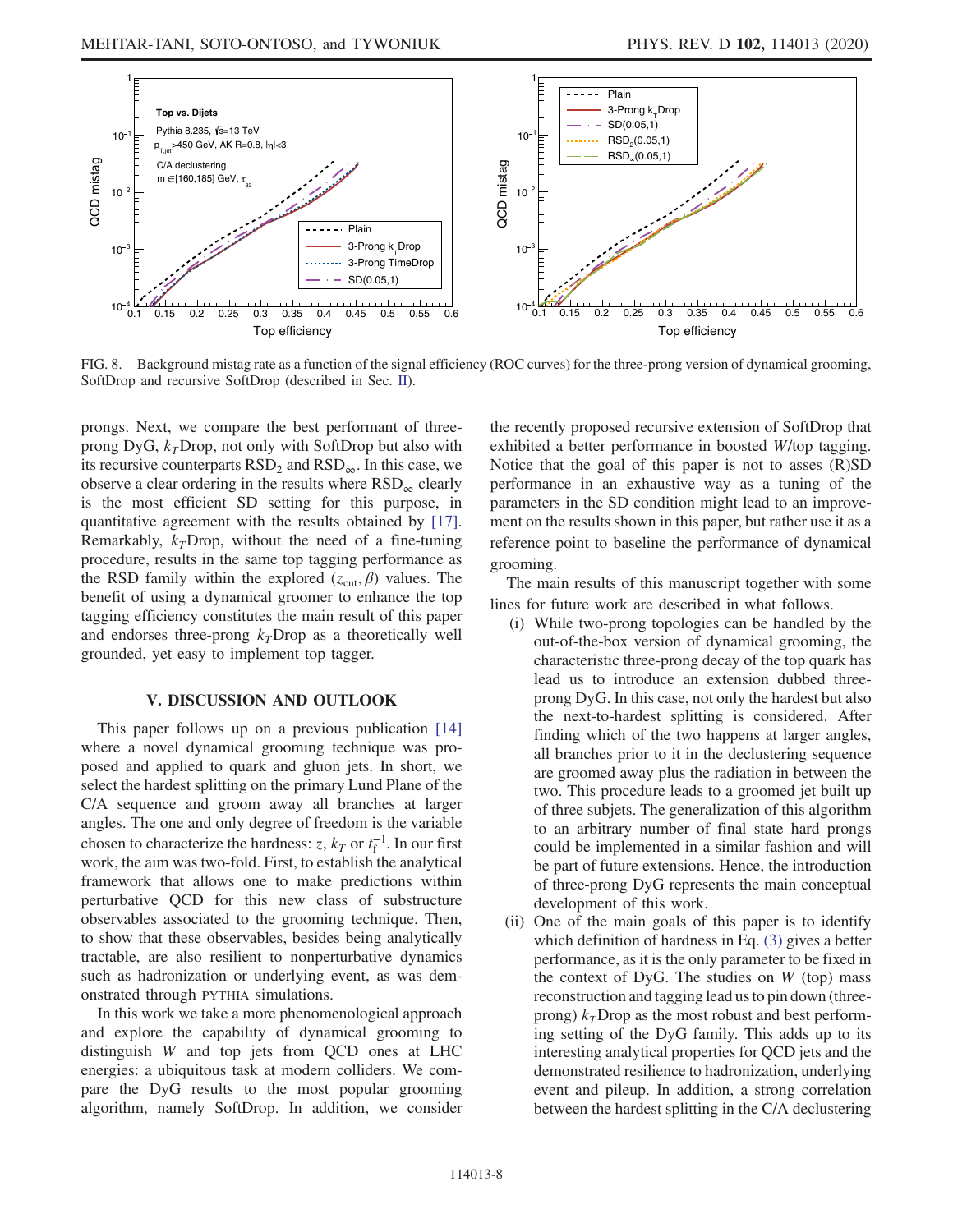sequence and the QCD shower at parton level has been recently shown. This might be partially responsible for the success of  $k<sub>T</sub>$ Drop. Therefore, we strongly recommend the use of (three-prong)  $k<sub>T</sub>$ Drop in experimental analyses. We would like to emphasize that the lack of free parameters is absolutely relevant in scenarios where reliable Monte Carlo simulations for tuning parameters are not possible such as model-independent BSM searches or heavyion collisions.

(iii) The robustness of (three-prong)  $k<sub>T</sub>$ Drop against pileup, as shown in Figs. [3](#page-4-1) and [7](#page-6-1), together with its versatility, demonstrating a good performance on QCD, W and top jets, encourages us to consider it as a promising tool for studying jet modifications in hot and dense nuclear matter such as the one created in ultrarelativistic heavy-ion collisions, see e.g., [\[49\].](#page-9-13) In this environment, the reconstructed jet is embedded into an abundant thermal background that substantially contaminates precision measurements in the context of jet substructure. Hence, dynamical grooming could be used to (i) efficiently remove soft and wide angle radiation

and isolate the most perturbative splitting, and (ii) facilitate theory-to-data comparisons with DyG observables. These ideas will be explored in an upcoming publication.

Finally, we plan to include both the dynamical groomer and its multiprong version in the next release of FastJetcontrib [\[50\].](#page-9-14) For the moment, the routines are publicly available at [\[51\]](#page-9-15) within the JetTools workshop setup [\[49\]](#page-9-13).

#### ACKNOWLEDGMENTS

We are grateful to Frederic Dreyer for discussions on the Recursive SoftDrop method and to Jesse Thaler for a careful reading of the manuscript. The work of Y. M.-T. and A. S.-O. was supported by the U.S. Department of Energy, Office of Science, Office of Nuclear Physics, under Contract No. DE- SC0012704, and by Laboratory Directed Research and Development (LDRD) funds from Brookhaven Science Associates. Y. M.-T. acknowledges support from the RHIC Physics Fellow Program of the RIKEN BNL Research Center. K. T. is supported by a Starting Grant from Trond Mohn Foundation (BFS2018REK01) and the University of Bergen.

- <span id="page-8-0"></span>[1] A. J. Larkoski, I. Moult, and B. Nachman, [Phys. Rep.](https://doi.org/10.1016/j.physrep.2019.11.001) 841, 1 [\(2020\).](https://doi.org/10.1016/j.physrep.2019.11.001)
- [2] S. Marzani, G. Soyez, and M. Spannowsky, [Lect. Notes](https://doi.org/10.1007/978-3-030-15709-8) Phys. 958[, 1 \(2019\)](https://doi.org/10.1007/978-3-030-15709-8).
- [3] J. Bendavid et al., [arXiv:1803.07977](https://arXiv.org/abs/1803.07977).
- <span id="page-8-1"></span>[4] R. Kogler et al., [Rev. Mod. Phys.](https://doi.org/10.1103/RevModPhys.91.045003) 91, 045003 (2019).
- [5] D. E. Kaplan, K. Rehermann, M. D. Schwartz, and B. Tweedie, Phys. Rev. Lett. 101[, 142001 \(2008\)](https://doi.org/10.1103/PhysRevLett.101.142001).
- <span id="page-8-7"></span>[6] J. Thaler and K. Van Tilburg, [J. High Energy Phys. 02](https://doi.org/10.1007/JHEP02(2012)093) [\(2012\) 093.](https://doi.org/10.1007/JHEP02(2012)093)
- <span id="page-8-13"></span>[7] M. Dasgupta, A. Fregoso, S. Marzani, and G. P. Salam, [J.](https://doi.org/10.1007/JHEP09(2013)029) [High Energy Phys. 09 \(2013\) 029.](https://doi.org/10.1007/JHEP09(2013)029)
- [8] M. Dasgupta, A. Fregoso, S. Marzani, and A. Powling, [Eur.](https://doi.org/10.1140/epjc/s10052-013-2623-3) Phys. J. C 73[, 2623 \(2013\).](https://doi.org/10.1140/epjc/s10052-013-2623-3)
- [9] D. Napoletano and G. Soyez, [J. High Energy Phys. 12](https://doi.org/10.1007/JHEP12(2018)031) [\(2018\) 031.](https://doi.org/10.1007/JHEP12(2018)031)
- <span id="page-8-2"></span>[10] A. Butter, T. Plehn, and R. Winterhalder, [SciPost Phys.](https://doi.org/10.21468/SciPostPhys.7.6.075) 7, [075 \(2019\)](https://doi.org/10.21468/SciPostPhys.7.6.075).
- [11] J. H. Collins, K. Howe, and B. Nachman, [Phys. Rev. D](https://doi.org/10.1103/PhysRevD.99.014038) 99, [014038 \(2019\).](https://doi.org/10.1103/PhysRevD.99.014038)
- [12] A. Andreassen, B. Nachman, and D. Shih, [Phys. Rev. D](https://doi.org/10.1103/PhysRevD.101.095004) 101[, 095004 \(2020\).](https://doi.org/10.1103/PhysRevD.101.095004)
- <span id="page-8-3"></span>[13] B. Nachman and D. Shih, Phys. Rev. D 101[, 075042 \(2020\).](https://doi.org/10.1103/PhysRevD.101.075042)
- [14] Y. Mehtar-Tani, A. Soto-Ontoso, and K. Tywoniuk, [Phys.](https://doi.org/10.1103/PhysRevD.101.034004) Rev. D 101[, 034004 \(2020\)](https://doi.org/10.1103/PhysRevD.101.034004).
- [15] Y.-T. Chien and I. W. Stewart, [J. High Energy Phys. 06](https://doi.org/10.1007/JHEP06(2020)064) [\(2020\) 064.](https://doi.org/10.1007/JHEP06(2020)064)
- [16] S. Carrazza and F. A. Dreyer, Phys. Rev. D 100[, 014014 \(2019\).](https://doi.org/10.1103/PhysRevD.100.014014)
- <span id="page-8-11"></span>[17] F. A. Dreyer, L. Necib, G. Soyez, and J. Thaler, [J. High](https://doi.org/10.1007/JHEP06(2018)093) [Energy Phys. 06 \(2018\) 093.](https://doi.org/10.1007/JHEP06(2018)093)
- <span id="page-8-12"></span>[18] A. J. Larkoski, S. Marzani, G. Soyez, and J. Thaler, [J. High](https://doi.org/10.1007/JHEP05(2014)146) [Energy Phys. 05 \(2014\) 146.](https://doi.org/10.1007/JHEP05(2014)146)
- <span id="page-8-15"></span>[19] J.M. Butterworth, A.R. Davison, M. Rubin, and G.P. Salam, Phys. Rev. Lett. 100[, 242001 \(2008\).](https://doi.org/10.1103/PhysRevLett.100.242001)
- <span id="page-8-4"></span>[20] Z.-B. Kang, K. Lee, X. Liu, and F. Ringer, [J. High Energy](https://doi.org/10.1007/JHEP10(2018)137) [Phys. 10 \(2018\) 137.](https://doi.org/10.1007/JHEP10(2018)137)
- [21] S. Marzani, L. Schunk, and G. Soyez, [Eur. Phys. J. C](https://doi.org/10.1140/epjc/s10052-018-5579-5) 78, 96 [\(2018\).](https://doi.org/10.1140/epjc/s10052-018-5579-5)
- <span id="page-8-5"></span>[22] S. D. Ellis, C. K. Vermilion, and J. R. Walsh, [Phys. Rev. D](https://doi.org/10.1103/PhysRevD.81.094023) 81[, 094023 \(2010\).](https://doi.org/10.1103/PhysRevD.81.094023)
- <span id="page-8-6"></span>[23] D. Krohn, J. Thaler, and L.-T. Wang, [J. High Energy Phys.](https://doi.org/10.1007/JHEP02(2010)084) [02 \(2010\) 084.](https://doi.org/10.1007/JHEP02(2010)084)
- [24] J. Thaler and K. Van Tilburg, [J. High Energy Phys. 03](https://doi.org/10.1007/JHEP03(2011)015) [\(2011\) 015.](https://doi.org/10.1007/JHEP03(2011)015)
- <span id="page-8-8"></span>[25] A. J. Larkoski, G. P. Salam, and J. Thaler, [J. High Energy](https://doi.org/10.1007/JHEP06(2013)108) [Phys. 06 \(2013\) 108.](https://doi.org/10.1007/JHEP06(2013)108)
- [26] P. T. Komiske, E. M. Metodiev, and J. Thaler, [J. High](https://doi.org/10.1007/JHEP04(2018)013) [Energy Phys. 04 \(2018\) 013.](https://doi.org/10.1007/JHEP04(2018)013)
- <span id="page-8-9"></span>[27] G. Aad et al. (ATLAS Collaboration), [Eur. Phys. J. C](https://doi.org/10.1140/epjc/s10052-016-3978-z) 76, [154 \(2016\)](https://doi.org/10.1140/epjc/s10052-016-3978-z).
- [28] A. M. Sirunyan et al. (CMS Collaboration), [J. High Energy](https://doi.org/10.1007/JHEP03(2020)131) [Phys. 03 \(2020\) 131.](https://doi.org/10.1007/JHEP03(2020)131)
- <span id="page-8-10"></span>[29] S. Schramm (ATLAS, CMS Collaborations), Proc. Sci., Confinement2018 (2018) 192.
- <span id="page-8-14"></span>[30] G. Aad et al. (ATLAS Collaboration), [Phys. Rev. D](https://doi.org/10.1103/PhysRevD.101.052007) 101, [052007 \(2020\).](https://doi.org/10.1103/PhysRevD.101.052007)